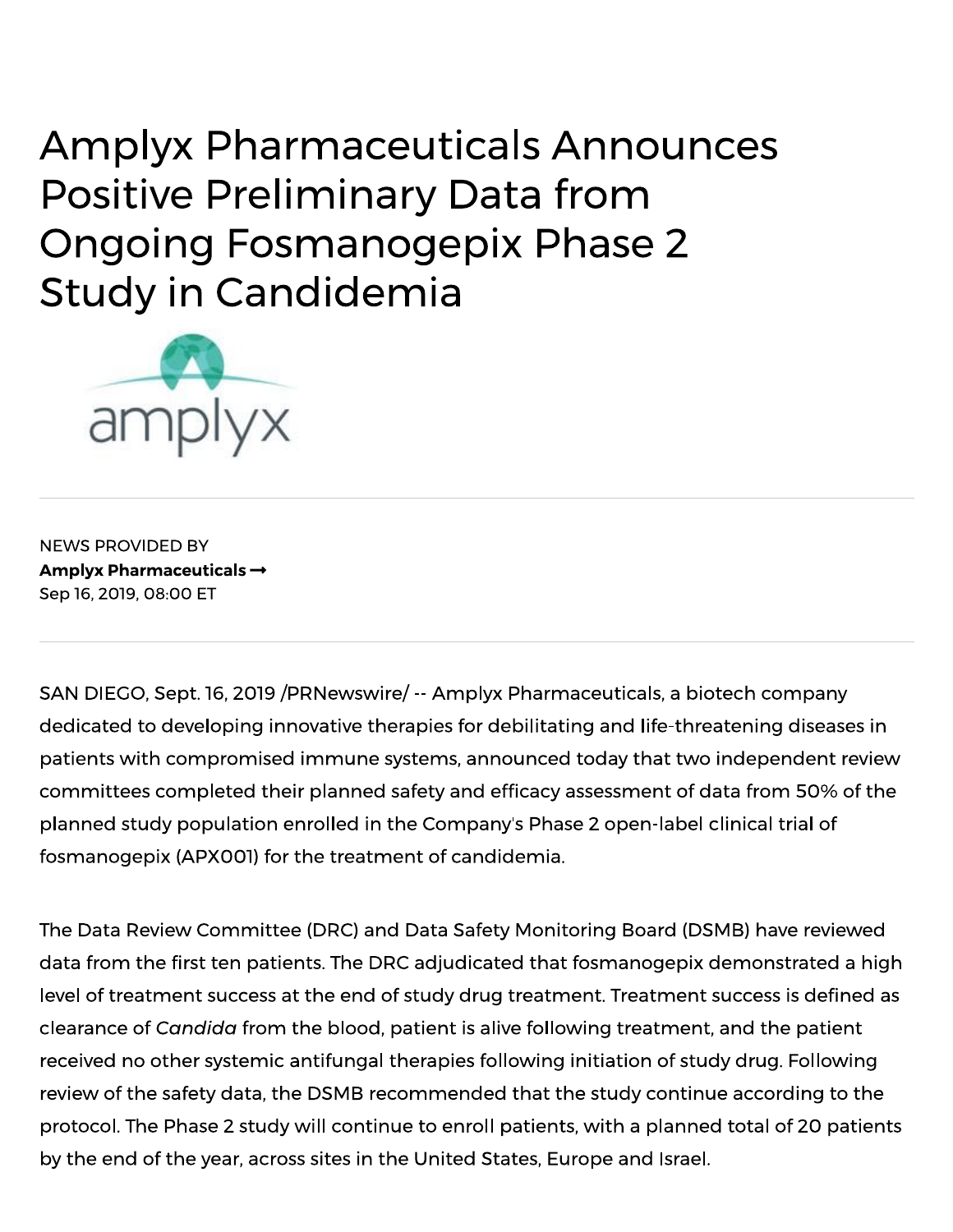"These initial results from the fosmanogepix Phase 2 candidemia study are the first efficacy data in patients and support the highly differentiated profile of fosmanogepix for the treatment of serious fungal infections, representing an important milestone for the development of fosmanogepix," said Ciara Kennedy, Ph.D., president and CEO of Amplyx.

Invasive fungal infections are a significant cause of morbidity and mortality in critically ill and immunocompromised patients. The rise of difficult-to-treat fungal infections, particularly those caused by multidrug-resistant strains, such as Candida auris and Candida glabrata, is a serious and growing public health threat. In addition, no new classes of antifungal drugs have been approved since 2001, and many of the existing antifungal agents are difficult to use, poorly tolerated or ineffective due to resistance to approved drug classes.

"Candidemia is a significant threat in patients who are critically ill or have compromised immune systems, with mortality among patients as high as 40%, even when patients receive standard-of-care antifungal therapy. The currently available antifungal agents are associated with significant side effects such as liver or kidney damage," said George Thompson, MD, professor of clinical medicine at the University of California, Davis, School of Medicine. "Clearly, there is a need for new medicines that are safe, better tolerated, are easier to administer without the risk of drug interactions and are available in both IV and oral formulations. Fosmanogepix has the potential to become an important therapy for treating patients with these life-threating infections."

## **About Fosmanogepix**

Fosmanogepix is currently in Phase 2 clinical trials evaluating the efficacy and safety of both IV and oral formulations for the first-line treatment of patients with fungal infections. Manogepix (APX001A), the active moiety of fosmanogepix (APX001), inhibits the highly conserved fungal enzyme Gwtl, compromising growth of fungal pathogens. The novel mechanism of action of fosmanogepix translates into a highly versatile drug that demonstrates activity against drugresistant strains and can be delivered in both oral and intravenous formulations. In multiple nonclinical studies, manogepix has shown broad-spectrum activity against common species of Candida and Aspergillus, including multi-drug resistant strains, such as C. quris and C. glabrata, as well as rare, hard-to-treat molds including Fusarium, Scedosporium, and fungi from the Mucorales order.